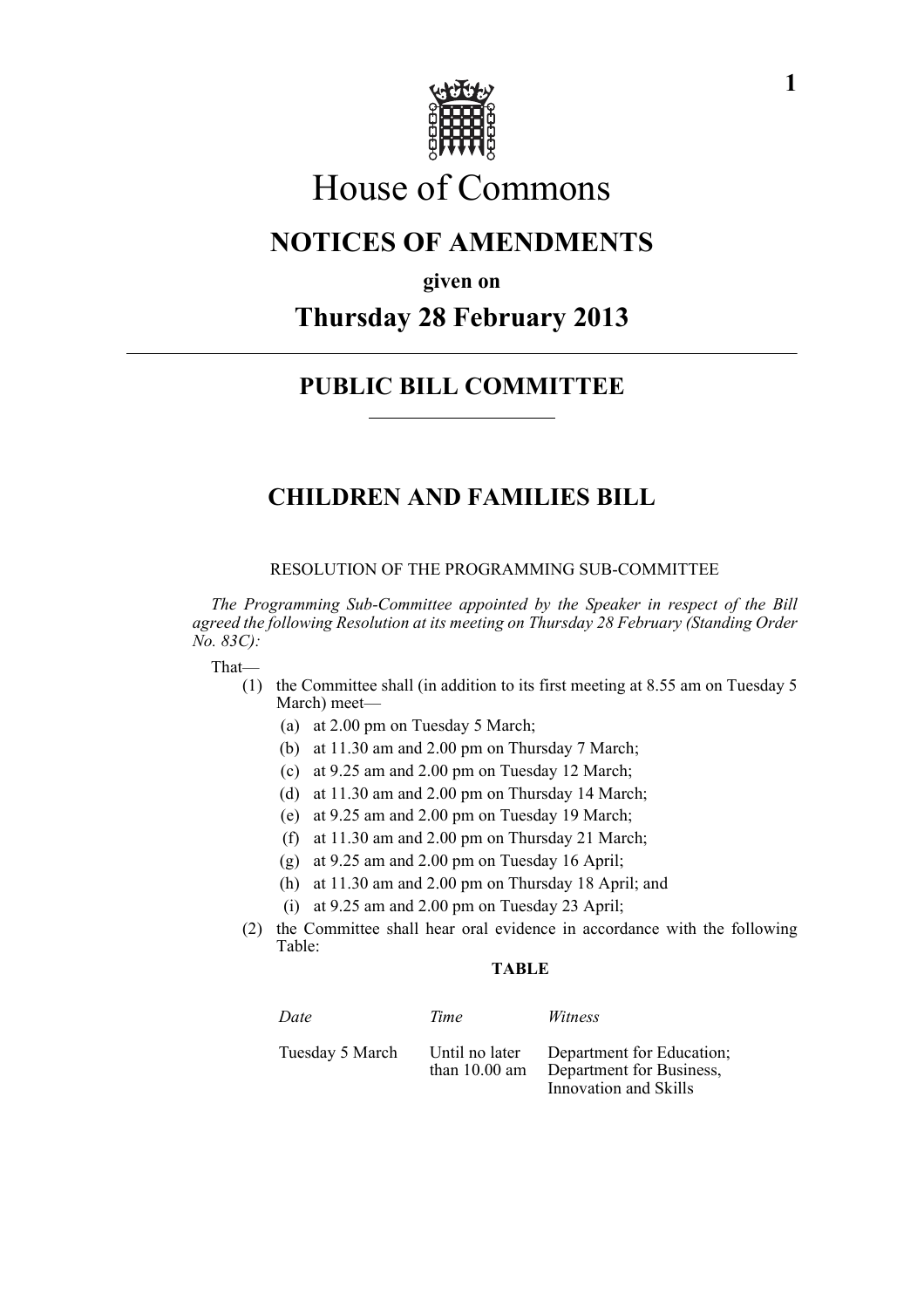#### **Children and Families Bill,** *continued*

| Date             | Time                                     | Witness                                                                                                                                                                              |
|------------------|------------------------------------------|--------------------------------------------------------------------------------------------------------------------------------------------------------------------------------------|
| Tuesday 5 March  | Until no later<br>than $10.45$ am        | The Thomas Coram Foundation<br>for Children (Coram); Professor<br>Julie Selwyn, Professor of Child<br>and Family Social Work,<br>University of Bristol; TACT                         |
| Tuesday 5 March  | Until no later<br>than 11.25 am          | David Norgrove, Chair of Family<br>Justice Review and Chair of<br>Family Justice Board; Lord Justice<br>Munby, President of the Family<br>Division; Coram Children's Legal<br>Centre |
| Tuesday 5 March  | Until no later<br>than $2.45$ pm         | Council for Disabled Children;<br>Every Disabled Child Matters;<br><b>Special Education Consortium</b>                                                                               |
| Tuesday 5 March  | Until no later<br>than $3.30 \text{ pm}$ | Achievement for All; Independent<br>Parental Special Education<br>Advice; Institute of Education                                                                                     |
| Tuesday 5 March  | Until no later<br>than $4.15$ pm         | National Association for Special<br>Educational Needs; The<br>Communication Trust; Association<br>of Educational Psychologists                                                       |
| Tuesday 5 March  | Until no later<br>than $5.15$ pm         | <b>Association of Colleges; National</b><br>Association of Head Teachers;<br>David Bartram, Assistant Head,<br>Lampton School, Hounslow                                              |
| Tuesday 5 March  | Until no later<br>than $5.45$ pm         | Office of the Children's<br>Commissioner                                                                                                                                             |
| Thursday 7 March | Until no later<br>than 12.15 pm          | Ofsted; Daycare Trust and the<br>Family and Parenting Institute;<br>National Childminders Association                                                                                |
| Thursday 7 March | Until no later<br>than $1.00 \text{ pm}$ | Dr Roger Morgan, Children's<br>Rights Director of England;<br>Children England                                                                                                       |
| Thursday 7 March | Until no later<br>than $2.45$ pm         | <b>Working Families; Fawcett Society</b>                                                                                                                                             |
| Thursday 7 March | Until no later<br>than $3.30 \text{ pm}$ | Fatherhood Institute; Federation of<br><b>Small Businesses</b>                                                                                                                       |
| Thursday 7 March | Until no later<br>than $4.15 \text{ pm}$ | Association of Directors of<br>Children's Services; Barnardo's                                                                                                                       |

(3) proceedings on consideration of the Bill in Committee shall be taken in the following order: Clauses 1 to 6; Schedule 1; Clauses 7 to 12; Schedule 2; Clauses 13 to 71; Schedule 3; Clauses 72 and 73; Schedule 4; Clauses 74 to 85; Schedule 5; Clause 86; Schedule 6; Clauses 87 to 96; Schedule 7; Clauses 97 to 104; new Clauses; new Schedules; Clauses 105 to 110; and remaining proceedings on the Bill; and